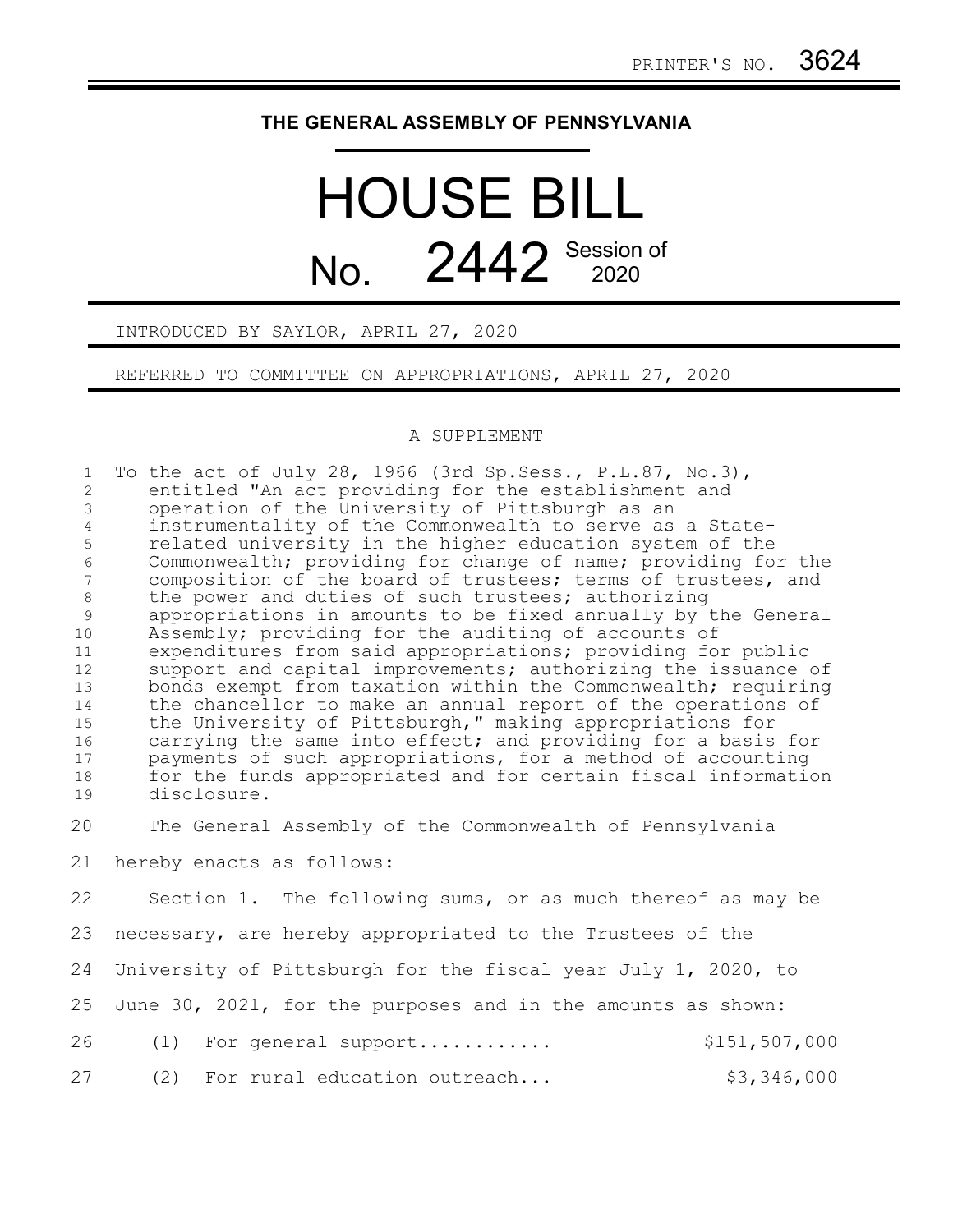Section 2. Payments to the University of Pittsburgh on account of the appropriations for all items as provided in section 1 shall be made on the basis of costs during the fiscal year. 1 2 3 4

Section 3. (a) Payments to the University of Pittsburgh of the appropriations provided in section 1 shall be made monthly during the fiscal year. 5 6 7

(b) Such monthly payments shall be made in accordance with the provisions of section 2 on the basis of estimated costs. The estimate of costs shall be submitted by the University of Pittsburgh to the Secretary of Education, the General Assembly and the State Treasurer not later than 30 days prior to the date on which such payment is to be made. 8 9 10 11 12 13

Section 4. (a) The University of Pittsburgh shall apply the moneys appropriated by this act only for such purposes as are permitted in this act and shall at all times maintain proper records showing the application of such moneys. Not later than 120 days after the close of the fiscal year to which this act relates, the University of Pittsburgh shall file, with the Secretary of Education, the General Assembly, the Auditor General of the Commonwealth and the chief administrator of each branch campus, a statement setting forth the amounts and purposes of all expenditures made from moneys appropriated by this act and other university accounts during said fiscal year, as provided in section 2, used as a basis for receipt of any appropriation during said fiscal year. 14 15 16 17 18 19 20 21 22 23 24 25 26

(b) Such statement of expenditures and costs shall be reviewed by the Auditor General of the Commonwealth, and he shall have the right, in respect to the moneys appropriated by this act, to audit and disallow expenditures made for purposes 27 28 29 30

20200HB2442PN3624 - 2 -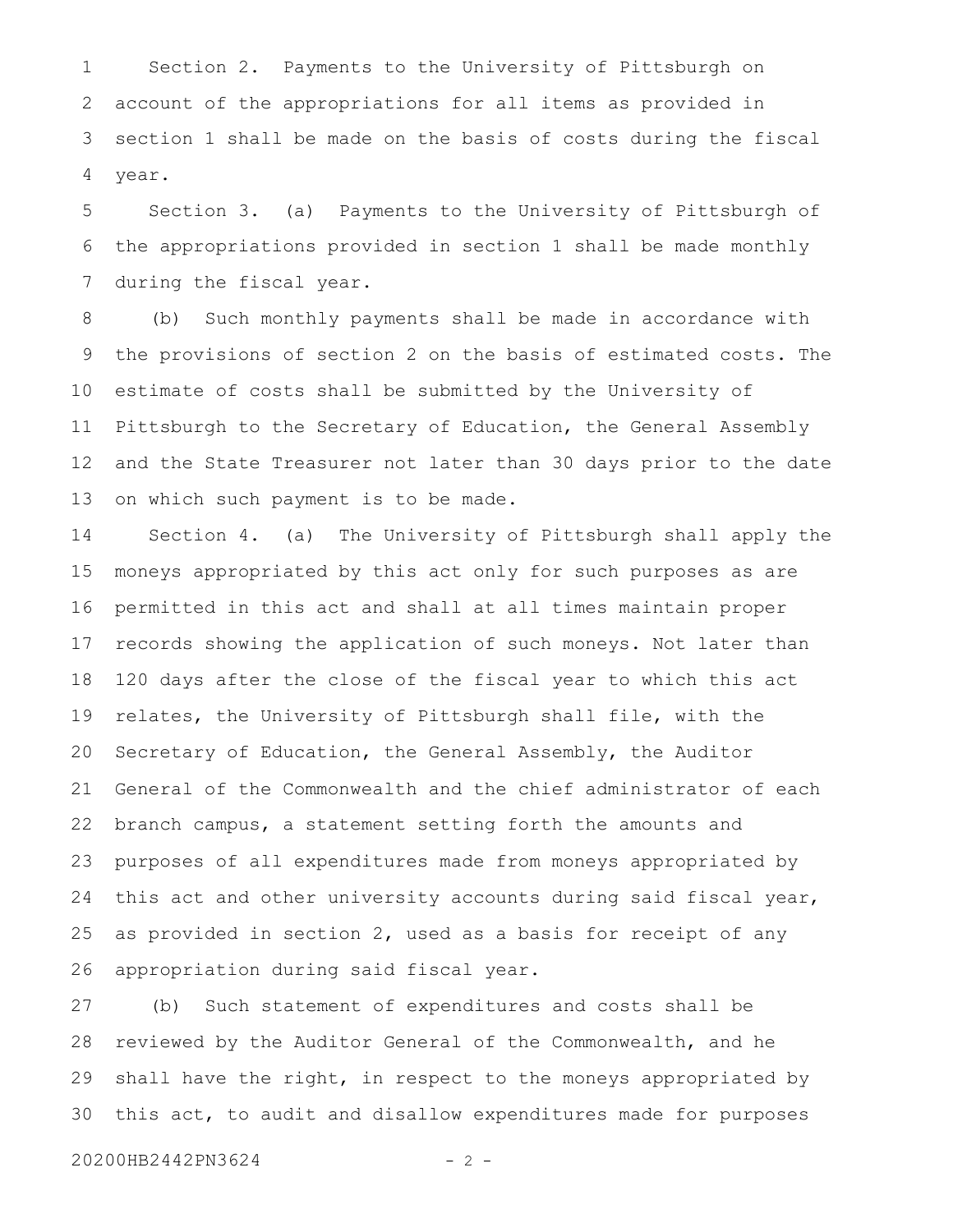not permitted by this act and to cause such sums to be recovered and paid by the University of Pittsburgh to the State Treasurer. In respect to expenditures made by the university from moneys other than those appropriated by this act, the Auditor General shall have the right to review only, and he shall file annually with the General Assembly such information concerning such expenditures as the General Assembly or any of its committees may require. 1 2 3 4 5 6 7 8

Section 5. The University of Pittsburgh shall provide full, complete and accurate information as may be required by the Department of Education or the chairperson or minority chairperson of the Appropriations Committee of the Senate or the chairperson or minority chairperson of the Appropriations Committee of the House of Representatives. 9 10 11 12 13 14

Section 6. The University of Pittsburgh shall present and report its financial statements required under the provisions of this act in accordance with: the generally accepted accounting principles as prescribed by the National Association of College and University Business Officers, the American Institute of Certified Public Accountants, or their successors, or by any other recognized authoritative body; the "Commonwealth of Pennsylvania Budget Instructions for the State System of Higher Education, State-Related Universities and Non-State-Related Colleges and Universities"; and the financial reporting policies and standards promulgated by the Commonwealth of Pennsylvania and by the Federal Government that apply to the University of Pittsburgh. 15 16 17 18 19 20 21 22 23 24 25 26 27

Section 7. No funds appropriated by this act may be used for costs of personnel and operations of the environmental law clinic. 28 29 30

20200HB2442PN3624 - 3 -